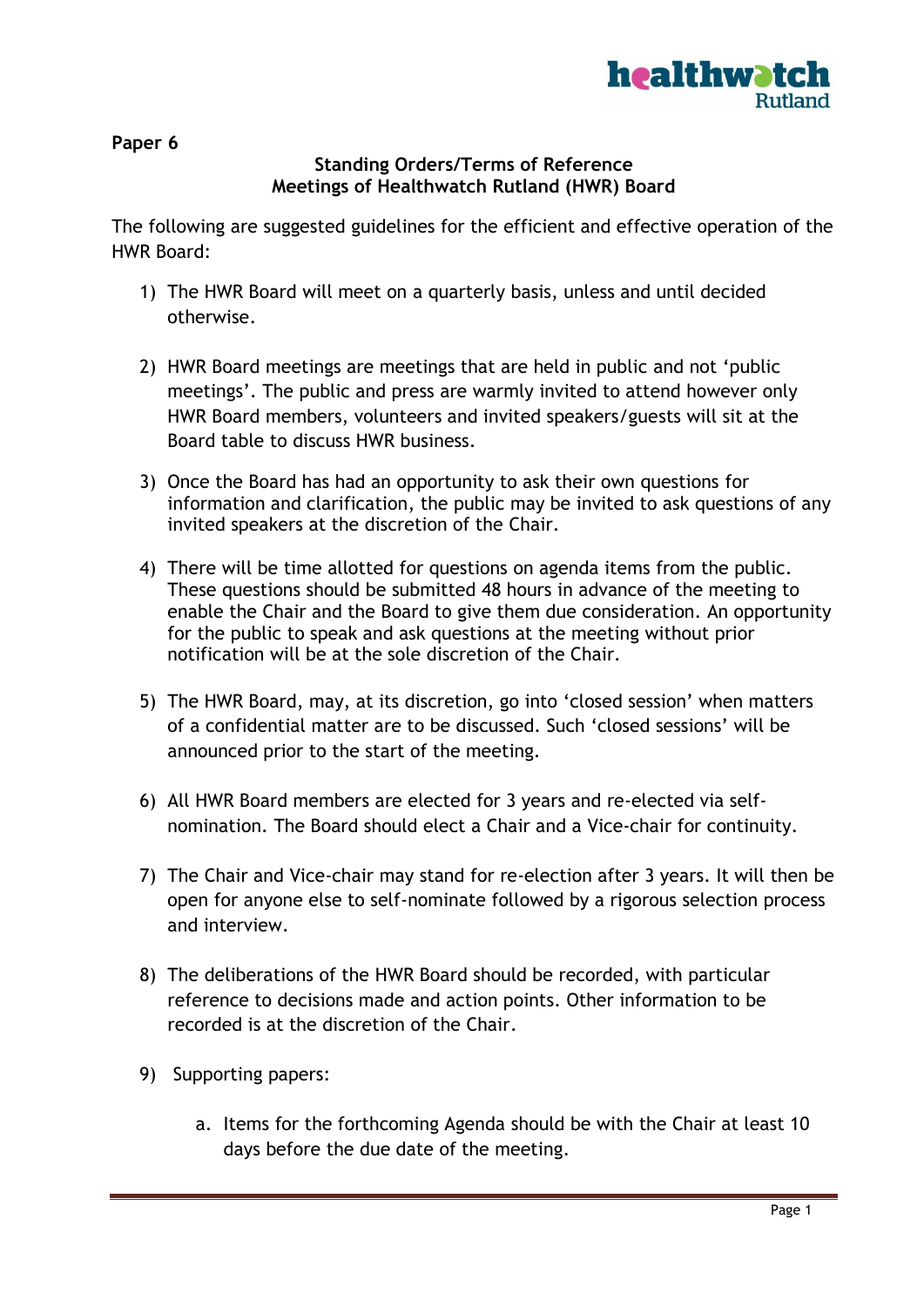

- b. Agenda, previous minutes, and any other supporting papers should be circulated to Board members at least 7 days (5 working days) before the due date of the meeting, unless there are exceptional reasons for not doing so.
- c. Items for inclusion under Any Other Business should be submitted to the Chair before the Agenda is circulated and, in any case, no less than 24 hours before the start of the meeting. Any item not notified prior to the commencement of the meeting, will not be considered unless directed otherwise by the Chair.
- d. Minutes of meetings will be approved by the Chair/Vice Chair before being circulated to members.
- 10) Conduct of meetings:
	- a. The Chair is responsible for the conduct of the meeting. However, it is incumbent on the Chair to ensure that Board members, HWR staff and people invited to sit at the table are allowed, within reason, to voice their opinions on any matter under discussion.
	- b. Minutes of the previous meeting should be approved and signed by the Chair at the commencement of any proceedings. Once this has been done, they should be available to any interested party and be posted on the HWR website.
	- c. Where the Board has gone into 'closed session', the Minutes of that part of the meeting are not to be regarded as being available to the general public and their distribution restricted, at the discretion of the Chair.
	- d. Any person whose conduct falls short of what is acceptable, can be asked to leave by the Chair, whose decision is final.

## **HWR Board Membership**

- 11) The HWR Board is responsible for the strategic direction of HWR.
	- a. The HWR Board consists of people who have expressed an interest in the workings of Healthwatch Rutland, and who may, in addition, have some experience in the issues that may come before the Board for its consideration.
	- b. The Board will take into account any recommendations from the working groups e.g. The Operations and Planning Group but is not bound by them.
	- c. The HWR Board may co-opt any person who in its opinion may assist in its deliberations.
	- d. The number of Board members will be limited to a maximum of 10 including co-options.